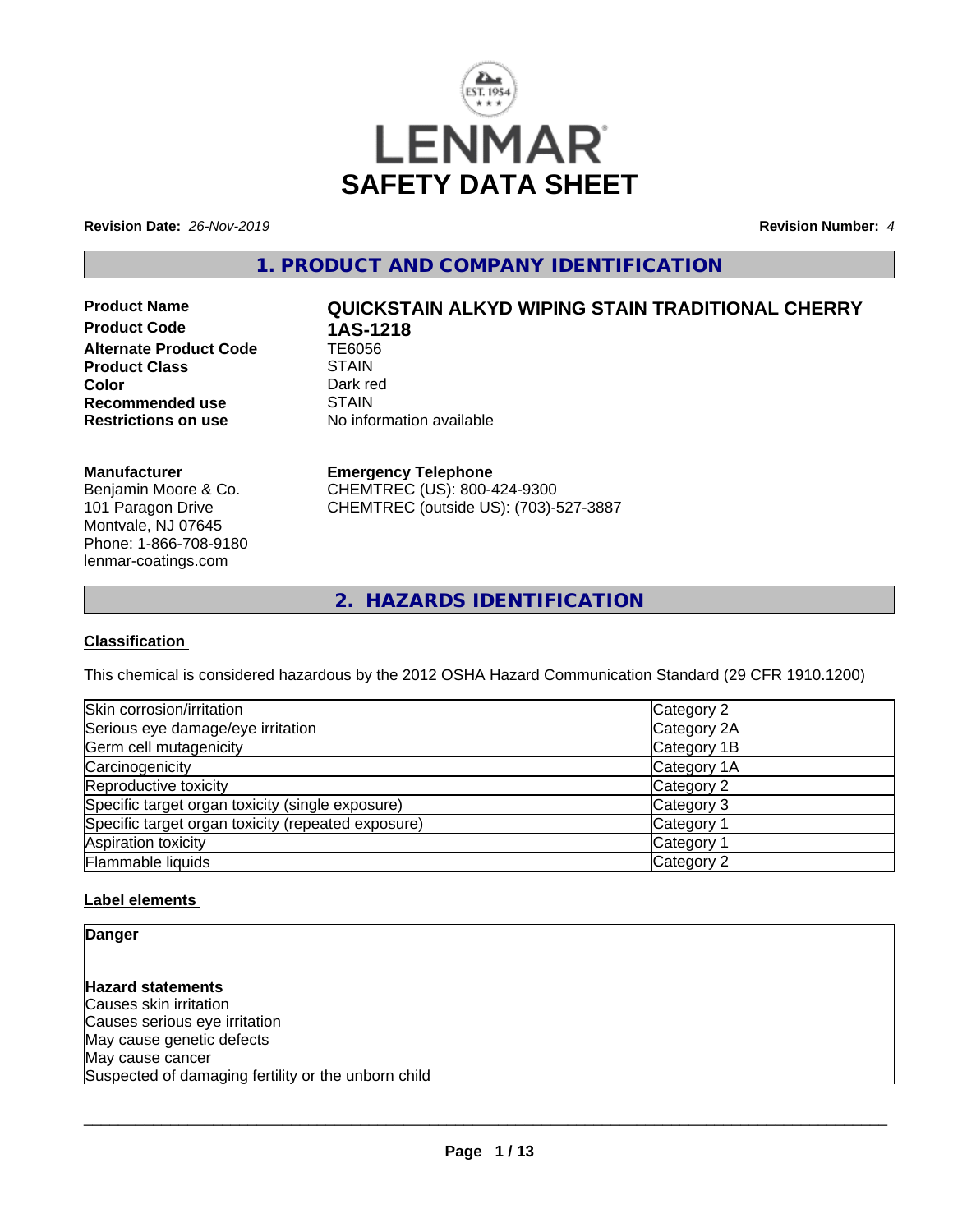May cause drowsiness or dizziness Causes damage to organs through prolonged or repeated exposure May be fatal if swallowed and enters airways Highly flammable liquid and vapor



# **Precautionary Statements - Prevention**

Obtain special instructions before use Do not handle until all safety precautions have been read and understood Use personal protective equipment as required Wash face, hands and any exposed skin thoroughly after handling Wear eye/face protection Do not breathe dust/fume/gas/mist/vapors/spray Do not eat, drink or smoke when using this product Use only outdoors or in a well-ventilated area Keep away from heat, hot surfaces, sparks, open flames and other ignition sources. No smoking Keep container tightly closed Ground/bond container and receiving equipment Use explosion-proof electrical/ventilating/lighting/equipment Use only non-sparking tools Take precautionary measures against static discharge Keep cool **Precautionary Statements - Response**

\_\_\_\_\_\_\_\_\_\_\_\_\_\_\_\_\_\_\_\_\_\_\_\_\_\_\_\_\_\_\_\_\_\_\_\_\_\_\_\_\_\_\_\_\_\_\_\_\_\_\_\_\_\_\_\_\_\_\_\_\_\_\_\_\_\_\_\_\_\_\_\_\_\_\_\_\_\_\_\_\_\_\_\_\_\_\_\_\_\_\_\_\_

# IF exposed or concerned: Get medical advice/attention

**Eyes**

IF IN EYES: Rinse cautiously with water for several minutes. Remove contact lenses, if present and easy to do. Continue rinsing

If eye irritation persists: Get medical advice/attention

#### **Skin**

If skin irritation occurs: Get medical advice/attention

IF ON SKIN (or hair): Remove/Take off immediately all contaminated clothing. Rinse skin with water/shower Wash contaminated clothing before reuse

#### **Inhalation**

IF INHALED: Remove victim to fresh air and keep atrest in a position comfortable for breathing

#### **Ingestion**

IF SWALLOWED: Immediately call a POISON CENTER or doctor/physician

#### Do NOT induce vomiting

**Fire**

In case of fire: Use CO2, dry chemical, or foam for extinction

# **Precautionary Statements - Storage**

Store locked up

Store in a well-ventilated place. Keep container tightly closed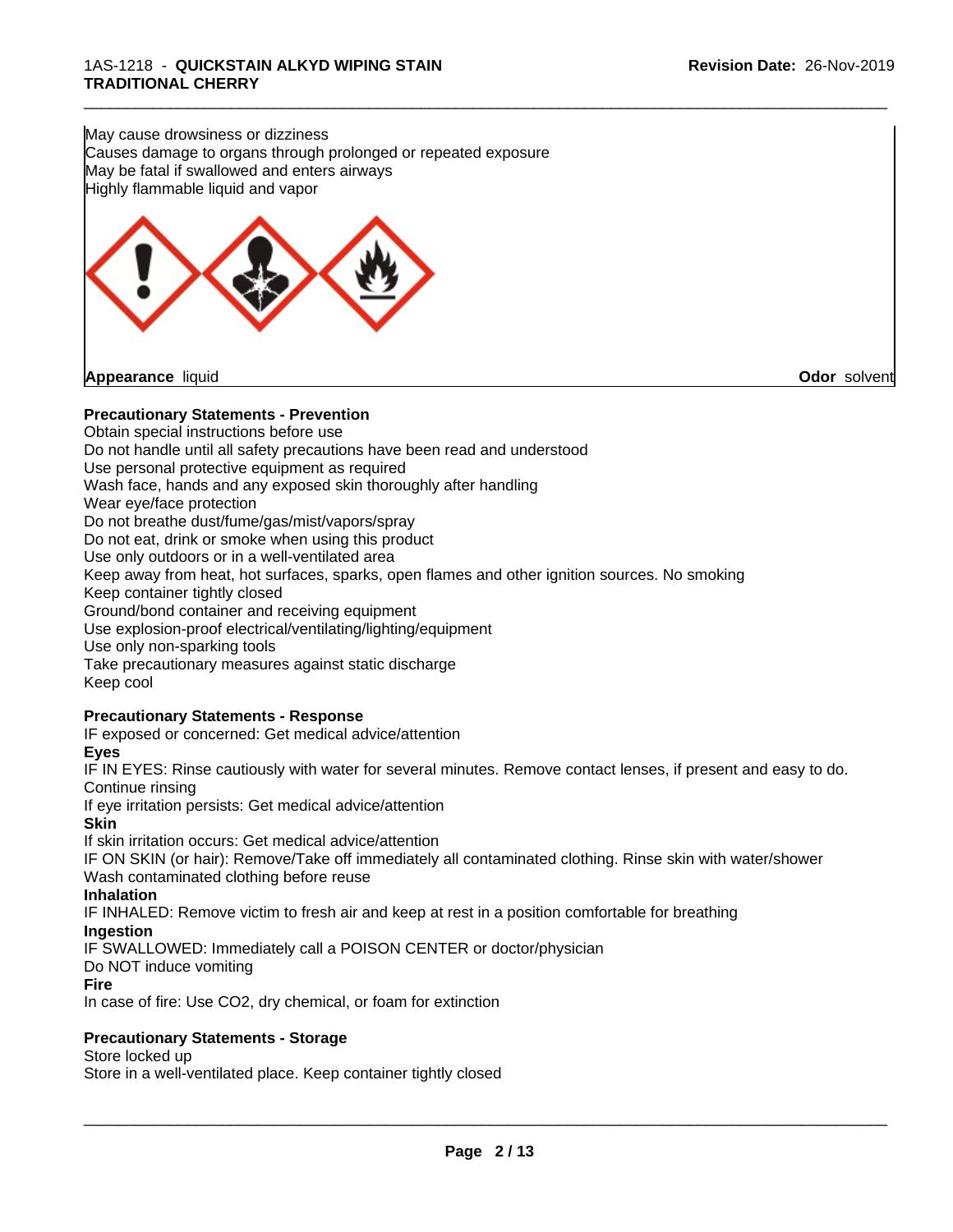#### **Precautionary Statements - Disposal**

Dispose of contents/container to an approved waste disposal plant

#### **Hazards not otherwise classified (HNOC)**

Rags, steel wool or waste soaked with this product may spontaneously catch fire if improperly discarded

#### **Other information**

No information available

| <b>Chemical name</b>                        | CAS No.        | Weight-%    |
|---------------------------------------------|----------------|-------------|
| Hydrotreated light naphtha                  | 64742-49-0     | $10 - 15$   |
| Solvent naphtha (petroleum), heavy aromatic | 64742-94-5     | $5 - 10$    |
| Distillates, petroleum, hydrotreated light  | 64742-47-8     | $5 - 10$    |
| Acetone                                     | 67-64-1        | $5 - 10$    |
| Solvent naphtha, petroleum, light aromatic  | 64742-95-6     | $5 - 10$    |
| n-Butyl acetate                             | 123-86-4       | $5 - 10$    |
| 2-Butoxyethanol                             | 111-76-2       | $1 - 5$     |
| VM&P naphtha                                | 64742-89-8     | 1 - 5       |
| 1,2,4-Trimethylbenzene                      | $95 - 63 - 6$  | $1 - 5$     |
| Stoddard solvent                            | 8052-41-3      | 1 - 5       |
| Xylene                                      | 1330-20-7      | $1 - 5$     |
| Naphthalene                                 | $91 - 20 - 3$  | $0.5 - 1$   |
| Ethanol                                     | 64-17-5        | $0.5 - 1$   |
| Ethyl benzene                               | $100 - 41 - 4$ | $0.1 - 0.5$ |
| Octane                                      | 111-65-9       | $0.1 - 0.5$ |
| Heptane                                     | 142-82-5       | $0.1 - 0.5$ |
| Cumene                                      | 98-82-8        | $0.1 - 0.5$ |
| Carbon black                                | 1333-86-4      | $0.1 - 0.5$ |

# **3. COMPOSITION INFORMATION ON COMPONENTS**

\_\_\_\_\_\_\_\_\_\_\_\_\_\_\_\_\_\_\_\_\_\_\_\_\_\_\_\_\_\_\_\_\_\_\_\_\_\_\_\_\_\_\_\_\_\_\_\_\_\_\_\_\_\_\_\_\_\_\_\_\_\_\_\_\_\_\_\_\_\_\_\_\_\_\_\_\_\_\_\_\_\_\_\_\_\_\_\_\_\_\_\_\_

# **4. FIRST AID MEASURES**

# **Description of first aid measures**

| <b>General Advice</b> | If symptoms persist, call a physician. Show this safety data sheet to the doctor in<br>attendance.                                                                                                                      |
|-----------------------|-------------------------------------------------------------------------------------------------------------------------------------------------------------------------------------------------------------------------|
| <b>Eye Contact</b>    | Immediately flush with plenty of water. After initial flushing, remove any contact<br>lenses and continue flushing for at least 15 minutes. Keep eye wide open while<br>rinsing. If symptoms persist, call a physician. |
| <b>Skin Contact</b>   | Wash off immediately with soap and plenty of water removing all contaminated<br>clothes and shoes. If skin irritation persists, call a physician.                                                                       |
| <b>Inhalation</b>     | Move to fresh air. If symptoms persist, call a physician.<br>If not breathing, give artificial respiration. Call a physician immediately.                                                                               |
| Ingestion             | Clean mouth with water and afterwards drink plenty of water. Do not induce                                                                                                                                              |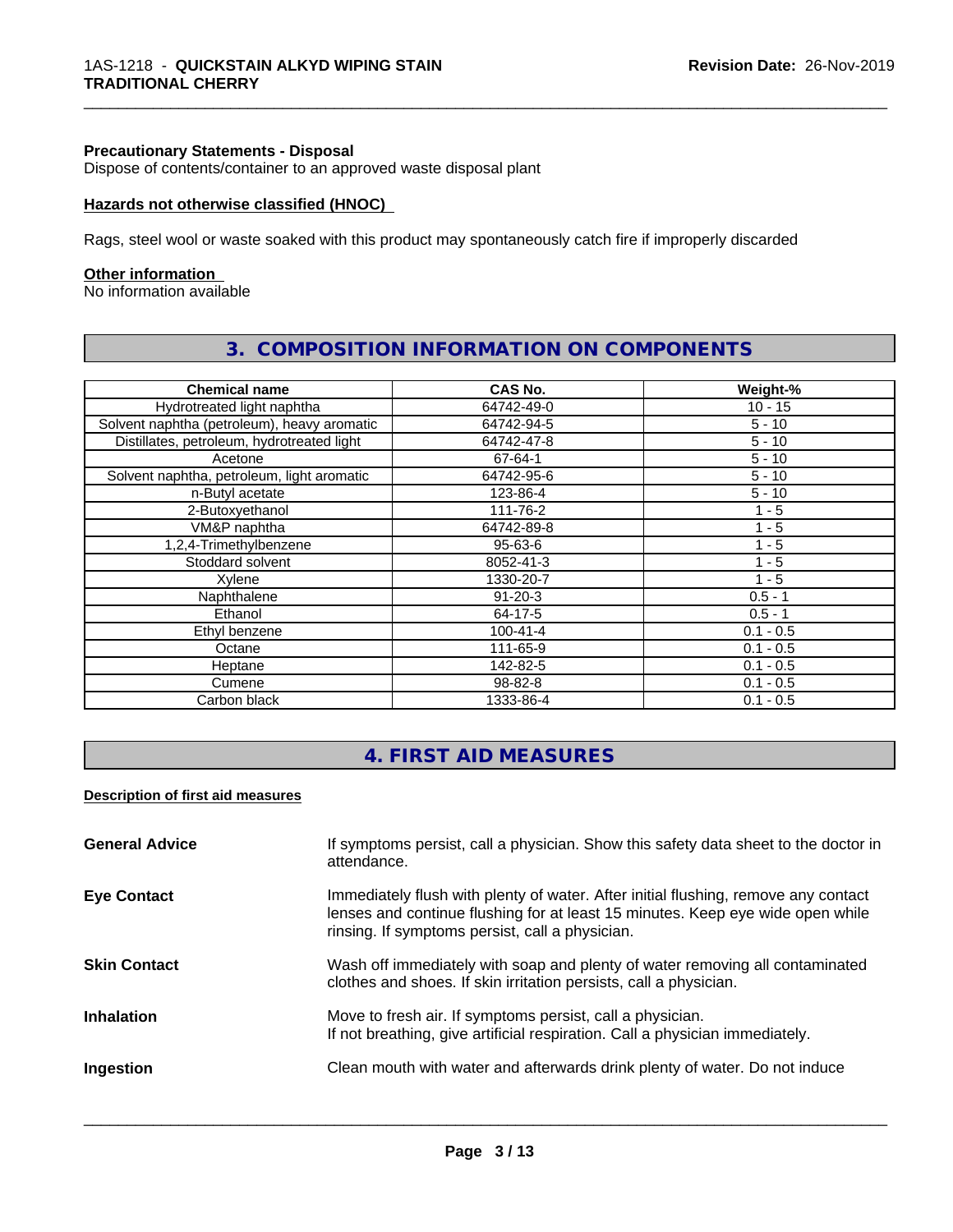|                                                  |                                                               | person. Consult a physician.                          |                                       | vomiting without medical advice. Never give anything by mouth to an unconscious                                                                                                                                                                                                     |  |
|--------------------------------------------------|---------------------------------------------------------------|-------------------------------------------------------|---------------------------------------|-------------------------------------------------------------------------------------------------------------------------------------------------------------------------------------------------------------------------------------------------------------------------------------|--|
|                                                  | <b>Protection Of First-Aiders</b>                             | Use personal protective equipment.                    |                                       |                                                                                                                                                                                                                                                                                     |  |
| <b>Most Important</b><br><b>Symptoms/Effects</b> |                                                               | No information available.                             |                                       |                                                                                                                                                                                                                                                                                     |  |
| <b>Notes To Physician</b>                        |                                                               | Treat symptomatically.                                |                                       |                                                                                                                                                                                                                                                                                     |  |
|                                                  |                                                               |                                                       | 5. FIRE-FIGHTING MEASURES             |                                                                                                                                                                                                                                                                                     |  |
|                                                  | <b>Flammable Properties</b>                                   |                                                       |                                       | Vapors may travel considerable distance to a source of<br>ignition and flash back. Vapors may cause flash fire.                                                                                                                                                                     |  |
|                                                  | <b>Suitable Extinguishing Media</b>                           |                                                       | surrounding environment.              | Foam, dry powder or water. Use extinguishing measures<br>that are appropriate to local circumstances and the                                                                                                                                                                        |  |
|                                                  |                                                               | Protective equipment and precautions for firefighters | and full protective gear.             | As in any fire, wear self-contained breathing apparatus<br>pressure-demand, MSHA/NIOSH (approved or equivalent)                                                                                                                                                                     |  |
|                                                  | <b>Hazardous combustion products</b>                          |                                                       | which may be toxic and/or irritating. | Burning may result in carbon dioxide, carbon monoxide<br>and other combustion products of varying composition                                                                                                                                                                       |  |
|                                                  | <b>Specific Hazards Arising From The Chemical</b>             |                                                       | vapors.                               | Flammable. Flash back possible over considerable<br>distance. Keep product and empty container away from<br>heat and sources of ignition. Closed containers may<br>rupture if exposed to fire or extreme heat. Thermal<br>decomposition can lead to release of irritating gases and |  |
|                                                  | <b>Sensitivity to mechanical impact</b>                       |                                                       | No                                    |                                                                                                                                                                                                                                                                                     |  |
|                                                  | Sensitivity to static discharge                               |                                                       | Yes                                   |                                                                                                                                                                                                                                                                                     |  |
| <b>Flash Point Data</b><br><b>Method</b>         | Flash point (°F)<br>Flash Point (°C)                          |                                                       | 29<br>$-2$<br><b>PMCC</b>             |                                                                                                                                                                                                                                                                                     |  |
|                                                  | <b>Flammability Limits In Air</b>                             |                                                       |                                       |                                                                                                                                                                                                                                                                                     |  |
|                                                  | Lower flammability limit:<br><b>Upper flammability limit:</b> |                                                       | Not available<br>Not available        |                                                                                                                                                                                                                                                                                     |  |
| <b>NFPA</b>                                      | Health: 2                                                     | Flammability: 3                                       | Instability: 0                        | Special: Not Applicable                                                                                                                                                                                                                                                             |  |

\_\_\_\_\_\_\_\_\_\_\_\_\_\_\_\_\_\_\_\_\_\_\_\_\_\_\_\_\_\_\_\_\_\_\_\_\_\_\_\_\_\_\_\_\_\_\_\_\_\_\_\_\_\_\_\_\_\_\_\_\_\_\_\_\_\_\_\_\_\_\_\_\_\_\_\_\_\_\_\_\_\_\_\_\_\_\_\_\_\_\_\_\_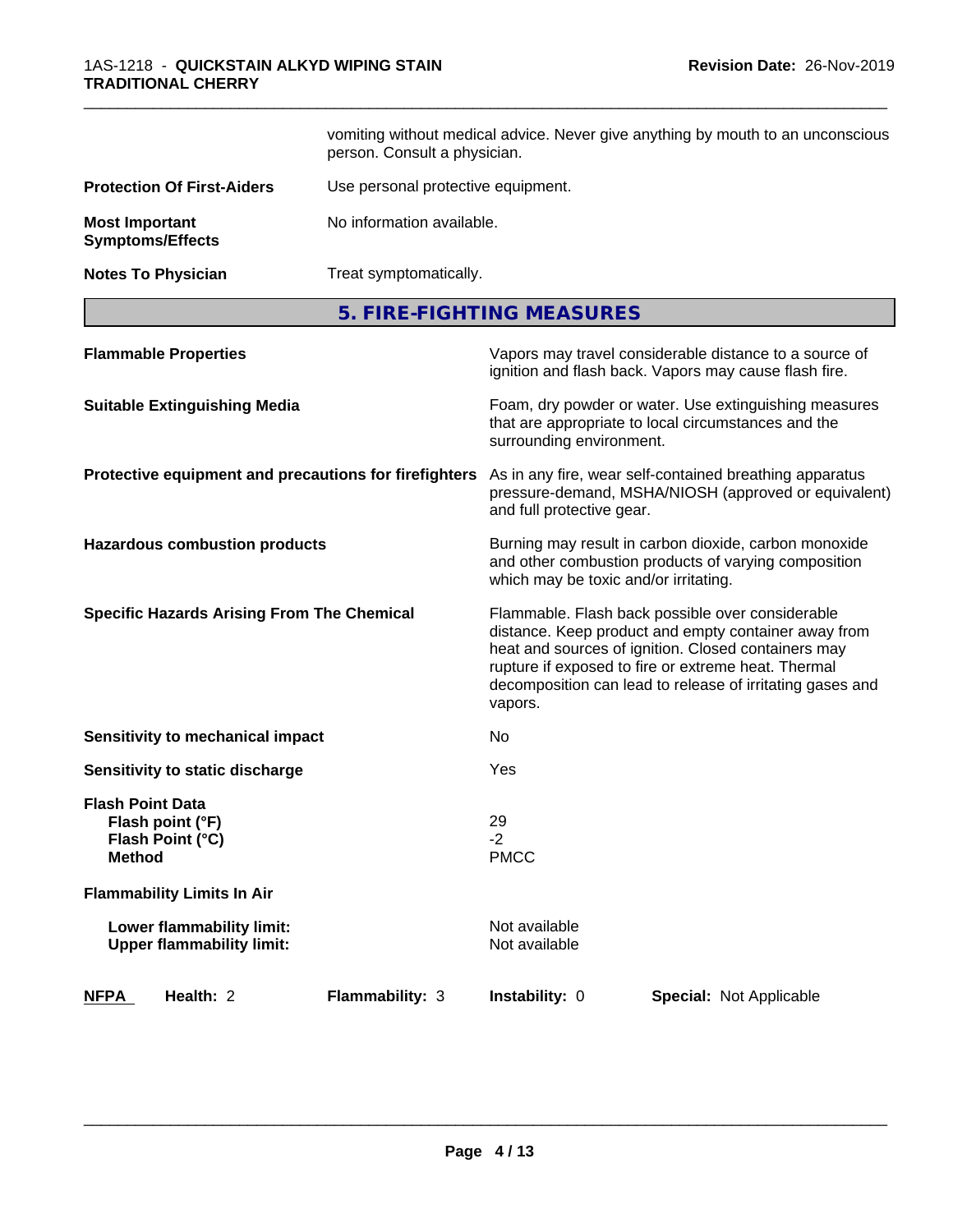## **NFPA Legend**

- 0 Not Hazardous
- 1 Slightly
- 2 Moderate
- 3 High
- 4 Severe

*The ratings assigned are only suggested ratings, the contractor/employer has ultimate responsibilities for NFPA ratings where this system is used.*

\_\_\_\_\_\_\_\_\_\_\_\_\_\_\_\_\_\_\_\_\_\_\_\_\_\_\_\_\_\_\_\_\_\_\_\_\_\_\_\_\_\_\_\_\_\_\_\_\_\_\_\_\_\_\_\_\_\_\_\_\_\_\_\_\_\_\_\_\_\_\_\_\_\_\_\_\_\_\_\_\_\_\_\_\_\_\_\_\_\_\_\_\_

*Additional information regarding the NFPA rating system is available from the National Fire Protection Agency (NFPA) at www.nfpa.org.*

# **6. ACCIDENTAL RELEASE MEASURES**

| <b>Personal Precautions</b>      | Remove all sources of ignition. Take precautions to prevent flashback. Ground<br>and bond all containers and handling equipment. Take precautionary measures<br>against static discharges. Ensure adequate ventilation. Avoid contact with skin,<br>eyes and clothing. Use personal protective equipment.  |
|----------------------------------|------------------------------------------------------------------------------------------------------------------------------------------------------------------------------------------------------------------------------------------------------------------------------------------------------------|
| <b>Other Information</b>         | Prevent further leakage or spillage if safe to do so. Do not allow material to<br>contaminate ground water system. Prevent product from entering drains. Do not<br>flush into surface water or sanitary sewer system. Local authorities should be<br>advised if significant spillages cannot be contained. |
| <b>Environmental precautions</b> | See Section 12 for additional Ecological Information.                                                                                                                                                                                                                                                      |
| <b>Methods for Cleaning Up</b>   | Dam up. Soak up with inert absorbent material. Use a non-sparking or explosion<br>proof means to transfer material to a sealed, appropriate container for disposal.<br>Clean contaminated surface thoroughly.                                                                                              |

# **7. HANDLING AND STORAGE**

| <b>Handling</b>               | Avoid contact with skin, eyes and clothing. Wear personal protective equipment.<br>Do not breathe vapors or spray mist. Use only in ventilated areas. Prevent vapor                                                                                                                                                                                                                                                                            |
|-------------------------------|------------------------------------------------------------------------------------------------------------------------------------------------------------------------------------------------------------------------------------------------------------------------------------------------------------------------------------------------------------------------------------------------------------------------------------------------|
|                               | build-up by providing adequate ventilation during and after use.                                                                                                                                                                                                                                                                                                                                                                               |
|                               | Take precautionary measures against static discharges. To avoid ignition of<br>vapors by static electricity discharge, all metal parts of the equipment must be<br>grounded. Keep away from heat, sparks and flame. Do not smoke. Extinguish all<br>flames and pilot lights, and turn off stoves, heaters, electric motors and other<br>sources of ignition during use and until all vapors are gone. Ignition and/or flash<br>back may occur. |
| <b>Storage</b>                | Keep containers tightly closed in a dry, cool and well-ventilated place. Keep away<br>from heat. Keep away from open flames, hot surfaces and sources of ignition.<br>Keep in properly labeled containers. Keep out of the reach of children.                                                                                                                                                                                                  |
|                               | <b>DANGER</b> - Rags, steel wool or waste soaked with this product may<br>spontaneously catch fire if improperly discarded. Immediately after use, place<br>rags, steel wool or waste in a sealed water-filled metal container.                                                                                                                                                                                                                |
| <b>Incompatible Materials</b> | Incompatible with strong acids and bases and strong oxidizing agents.                                                                                                                                                                                                                                                                                                                                                                          |
|                               | Technical measures/Precautions Ensure adequate ventilation. Use only where airflow will keep vapors from building                                                                                                                                                                                                                                                                                                                              |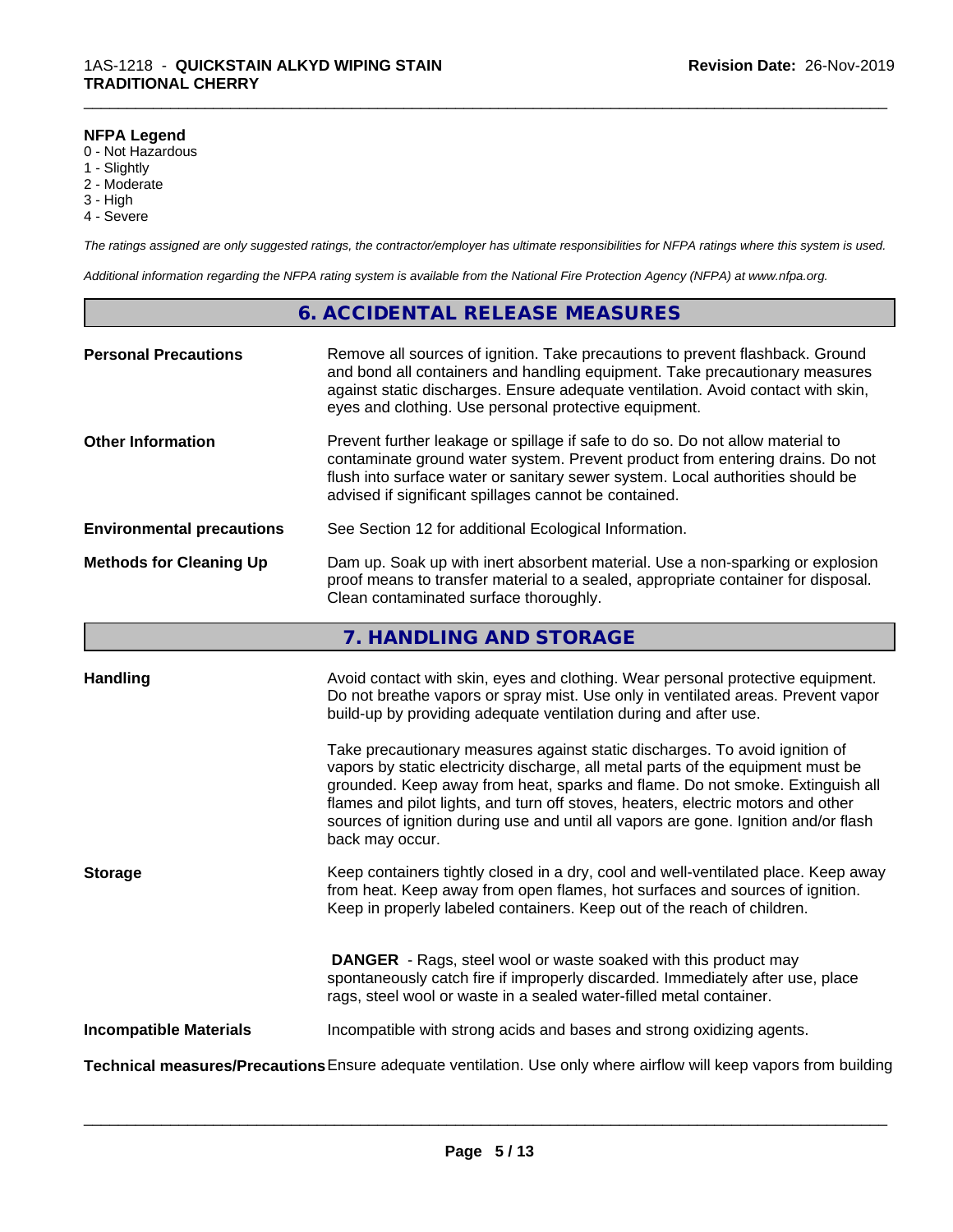up in or near the work area in adjoining rooms. Comply with all national, state, and local codes pertaining to the storage, handling, dispensing and disposal of flammable liquids.

\_\_\_\_\_\_\_\_\_\_\_\_\_\_\_\_\_\_\_\_\_\_\_\_\_\_\_\_\_\_\_\_\_\_\_\_\_\_\_\_\_\_\_\_\_\_\_\_\_\_\_\_\_\_\_\_\_\_\_\_\_\_\_\_\_\_\_\_\_\_\_\_\_\_\_\_\_\_\_\_\_\_\_\_\_\_\_\_\_\_\_\_\_

Dissipate static electricity during transfer by grounding and bonding containers and equipment before transferring material. All equipment should be non-sparking and explosion proof. Use explosion proof electrical equipment for ventilation, lighting and material handling.

**8. EXPOSURE CONTROLS/PERSONAL PROTECTION**

#### **Exposure Limits**

| <b>Chemical name</b> | <b>ACGIH TLV</b>            | <b>OSHA PEL</b>                   |
|----------------------|-----------------------------|-----------------------------------|
| Acetone              | 250 ppm - TWA               | 1000 ppm - TWA                    |
|                      | 500 ppm - STEL              | 2400 mg/m <sup>3</sup> - TWA      |
| n-Butyl acetate      | 150 ppm - TWA               | 150 ppm - TWA                     |
|                      | 200 ppm - STEL              | 710 mg/m $3$ - TWA                |
| 2-Butoxyethanol      | 20 ppm - TWA                | 50 ppm - TWA                      |
|                      |                             | 240 mg/m $3$ - TWA                |
|                      |                             | prevent or reduce skin absorption |
| Stoddard solvent     | 100 ppm - TWA               | 500 ppm - TWA                     |
|                      |                             | 2900 mg/m <sup>3</sup> - TWA      |
| Xylene               | 100 ppm - TWA               | 100 ppm - TWA                     |
|                      | 150 ppm - STEL              | 435 mg/m $3$ - TWA                |
| Naphthalene          | 10 ppm - TWA                | 10 ppm - TWA                      |
|                      | <b>Skin</b>                 | 50 mg/m <sup>3</sup> - TWA        |
| Ethanol              | STEL: 1000 ppm              | 1000 ppm - TWA                    |
|                      |                             | 1900 mg/m <sup>3</sup> - TWA      |
| Ethyl benzene        | 20 ppm - TWA                | $\overline{100}$ ppm - TWA        |
|                      |                             | 435 mg/m <sup>3</sup> - TWA       |
| Octane               | 300 ppm - TWA               | 500 ppm - TWA                     |
|                      |                             | 2350 mg/m <sup>3</sup> - TWA      |
| Heptane              | 400 ppm - TWA               | 500 ppm - TWA                     |
|                      | 500 ppm - STEL              | 2000 mg/m <sup>3</sup> - TWA      |
| Cumene               | 50 ppm - TWA                | 50 ppm - TWA                      |
|                      |                             | 245 mg/m <sup>3</sup> - TWA       |
|                      |                             | prevent or reduce skin absorption |
| Carbon black         | $3$ mg/m <sup>3</sup> - TWA | $3.5 \text{ mg/m}^3$ - TWA        |

#### **Legend**

**Appropriate engineering**

ACGIH - American Conference of Governmental Industrial Hygienists Exposure Limits OSHA - Occupational Safety & Health Administration Exposure Limits N/E - Not Established

| controls                                                |                                                                                                                          |
|---------------------------------------------------------|--------------------------------------------------------------------------------------------------------------------------|
| <b>Engineering Measures</b>                             | Ensure adequate ventilation, especially in confined areas.                                                               |
| <b>Personal Protective Equipment</b>                    |                                                                                                                          |
| <b>Eye/Face Protection</b>                              | Safety glasses with side-shields. If splashes are likely to occur, wear:. Tightly<br>fitting safety goggles.             |
| <b>Skin Protection</b><br><b>Respiratory Protection</b> | Long sleeved clothing. Protective gloves.<br>Use only with adequate ventilation. In operations where exposure limits are |
|                                                         |                                                                                                                          |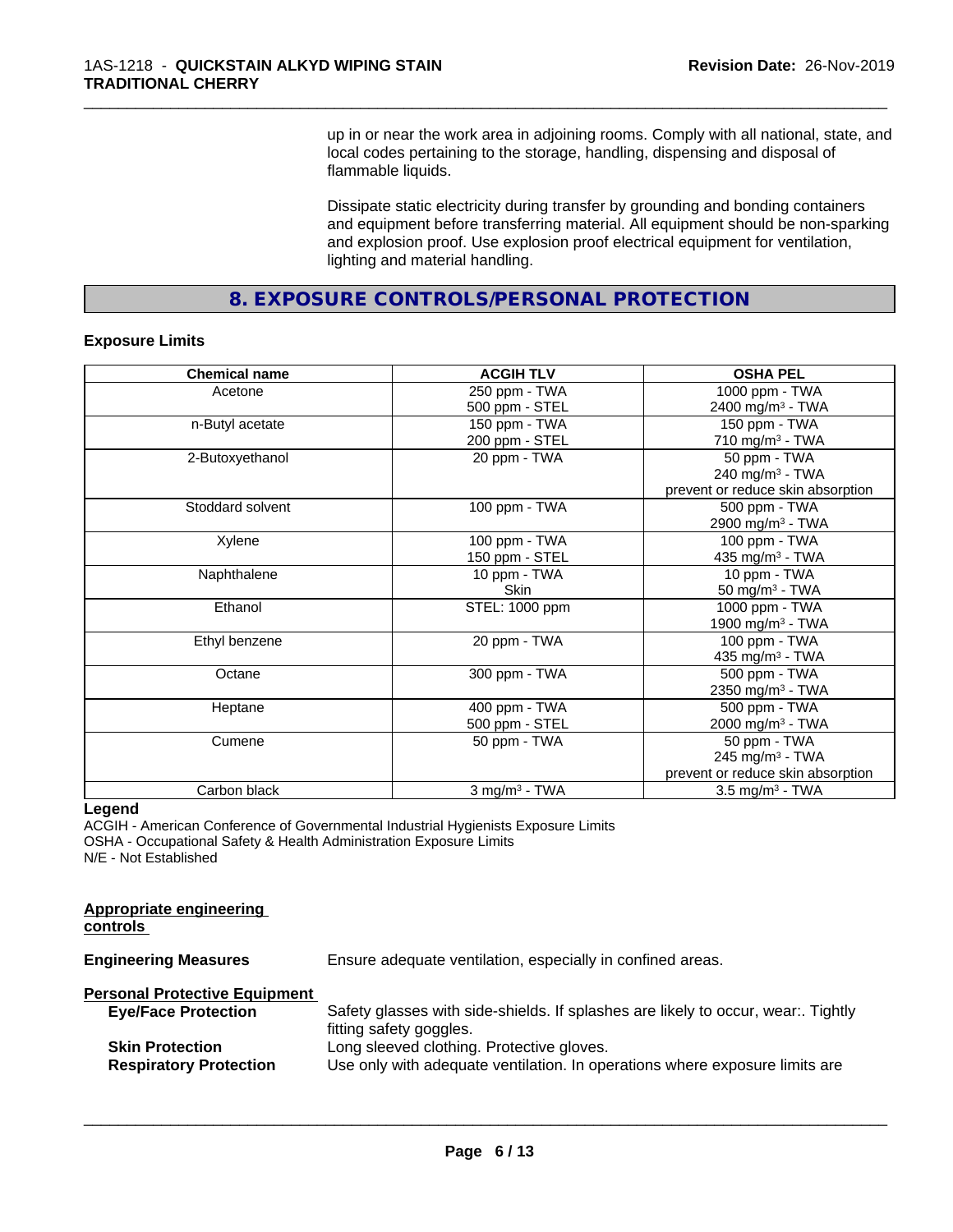exceeded, use a NIOSH approved respirator that has been selected by a technically qualified person for the specific work conditions. When spraying the product or applying in confined areas, wear a NIOSH approved respirator specified for paint spray or organic vapors.

\_\_\_\_\_\_\_\_\_\_\_\_\_\_\_\_\_\_\_\_\_\_\_\_\_\_\_\_\_\_\_\_\_\_\_\_\_\_\_\_\_\_\_\_\_\_\_\_\_\_\_\_\_\_\_\_\_\_\_\_\_\_\_\_\_\_\_\_\_\_\_\_\_\_\_\_\_\_\_\_\_\_\_\_\_\_\_\_\_\_\_\_\_

**Hygiene Measures** Avoid contact with skin, eyes and clothing. Remove and wash contaminated clothing before re-use. Wash thoroughly after handling.

# **9. PHYSICAL AND CHEMICAL PROPERTIES**

**Appearance** liquid **Odor** solvent **Odor Threshold** No information available **Density (lbs/gal)** 7.35 - 7.45 **Specific Gravity** 0.88 - 0.90 **pH pH**  $\blacksquare$ **Viscosity (cps)** No information available **Solubility(ies)** No information available **Water solubility** No information available **Evaporation Rate No information available No information available Vapor pressure** No information available **Vapor density No information available No information available Wt.** % Solids 30 - 40 **Vol. % Solids** 30 - 40 **Wt. % Volatiles** 60 - 70 **Vol. % Volatiles** 60 - 70 **VOC Regulatory Limit (g/L)** < 550 **Boiling Point (°F)** 136 **Boiling Point (°C)** 58 **Freezing point (°F)** No information available **Freezing Point (°C)** The state of the Monometer of Noinformation available **Flash point (°F)** 29 **Flash Point (°C) Method** PMCC **Flammability (solid, gas)** Not applicable **Upper flammability limit:** No information available **Lower flammability limit:**  $\qquad \qquad \qquad$  No information available **Autoignition Temperature (°F)** No information available **Autoignition Temperature (°C)** No information available **Decomposition Temperature (°F)** No information available<br> **Decomposition Temperature (°C)** No information available **Decomposition Temperature (°C) Partition coefficient** No information available

# **10. STABILITY AND REACTIVITY**

**Reactivity** No data available

 $\overline{\phantom{a}}$  ,  $\overline{\phantom{a}}$  ,  $\overline{\phantom{a}}$  ,  $\overline{\phantom{a}}$  ,  $\overline{\phantom{a}}$  ,  $\overline{\phantom{a}}$  ,  $\overline{\phantom{a}}$  ,  $\overline{\phantom{a}}$  ,  $\overline{\phantom{a}}$  ,  $\overline{\phantom{a}}$  ,  $\overline{\phantom{a}}$  ,  $\overline{\phantom{a}}$  ,  $\overline{\phantom{a}}$  ,  $\overline{\phantom{a}}$  ,  $\overline{\phantom{a}}$  ,  $\overline{\phantom{a}}$ 

**Chemical Stability Stability** Stable under normal conditions. Hazardous polymerisation does not occur.

**Conditions to avoid Keep away from open flames, hot surfaces, static conditions to avoid** electricity and sources of ignition. Sparks. Elevated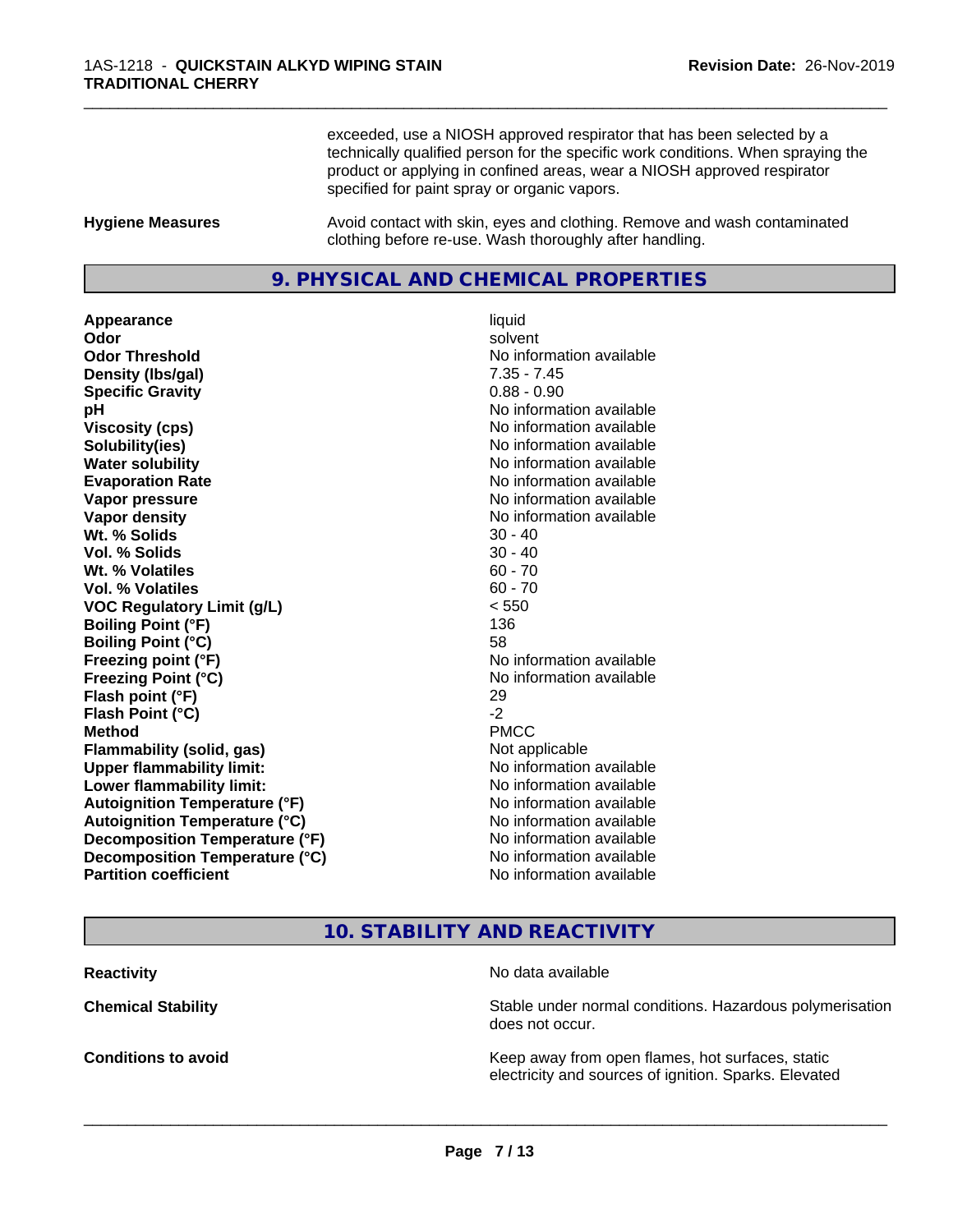temperature.

oxidizing agents.

\_\_\_\_\_\_\_\_\_\_\_\_\_\_\_\_\_\_\_\_\_\_\_\_\_\_\_\_\_\_\_\_\_\_\_\_\_\_\_\_\_\_\_\_\_\_\_\_\_\_\_\_\_\_\_\_\_\_\_\_\_\_\_\_\_\_\_\_\_\_\_\_\_\_\_\_\_\_\_\_\_\_\_\_\_\_\_\_\_\_\_\_\_

**Incompatible Materials Incompatible with strong acids and bases and strong** 

**Hazardous Decomposition Products** Thermal decomposition can lead to release of irritating

**Possibility of hazardous reactions** None under normal conditions of use.

gases and vapors.

**11. TOXICOLOGICAL INFORMATION**

# **Product Information**

#### **Information on likely routes of exposure**

| <b>Principal Routes of Exposure</b> | Eye contact, skin contact and inhalation. |
|-------------------------------------|-------------------------------------------|
|-------------------------------------|-------------------------------------------|

**Acute Toxicity** 

**Product Information** Repeated or prolonged exposure to organic solvents may lead to permanent brain and nervous system damage. Intentional misuse by deliberately concentrating and inhaling vapors may be harmful or fatal.

#### **<u>Symptoms related to the physical, chemical and toxicological characteristics</u>**

**Symptoms** No information available

#### **Delayed and immediate effects as well as chronic effects from short and long-term exposure**

| Eye contact                     | Contact with eyes may cause irritation.                                                                           |
|---------------------------------|-------------------------------------------------------------------------------------------------------------------|
| <b>Skin contact</b>             | May cause skin irritation and/or dermatitis. Prolonged skin contact may defat the<br>skin and produce dermatitis. |
|                                 |                                                                                                                   |
| Ingestion                       | Harmful if swallowed. Ingestion may cause irritation to mucous membranes. Small                                   |
|                                 | amounts of this product aspirated into the respiratory system during ingestion or                                 |
|                                 | vomiting may cause mild to severe pulmonary injury, possibly progressing to                                       |
|                                 | death.                                                                                                            |
| <b>Inhalation</b>               | Harmful by inhalation. High vapor / aerosol concentrations are irritating to the                                  |
|                                 | eyes, nose, throat and lungs and may cause headaches, dizziness, drowsiness,                                      |
|                                 | unconsciousness, and other central nervous system effects.                                                        |
| <b>Sensitization</b>            | No information available                                                                                          |
| <b>Neurological Effects</b>     | No information available.                                                                                         |
| <b>Mutagenic Effects</b>        | No information available.                                                                                         |
|                                 | Possible risk of impaired fertility. Possible risk of harm to the unborn child.                                   |
| <b>Reproductive Effects</b>     |                                                                                                                   |
| <b>Developmental Effects</b>    | No information available.                                                                                         |
| <b>Target organ effects</b>     | No information available.                                                                                         |
| <b>STOT - repeated exposure</b> | Causes damage to organs through prolonged or repeated exposure if inhaled.                                        |
|                                 | May cause disorder and damage to the. liver. kidney. spleen. blood. Central                                       |
|                                 | nervous system. Causes damage to organs through prolonged or repeated                                             |
|                                 | exposure.                                                                                                         |
| <b>STOT - single exposure</b>   | May cause disorder and damage to the. Respiratory system. Central nervous                                         |
|                                 | system.                                                                                                           |
| Other adverse effects           | No information available.                                                                                         |
|                                 |                                                                                                                   |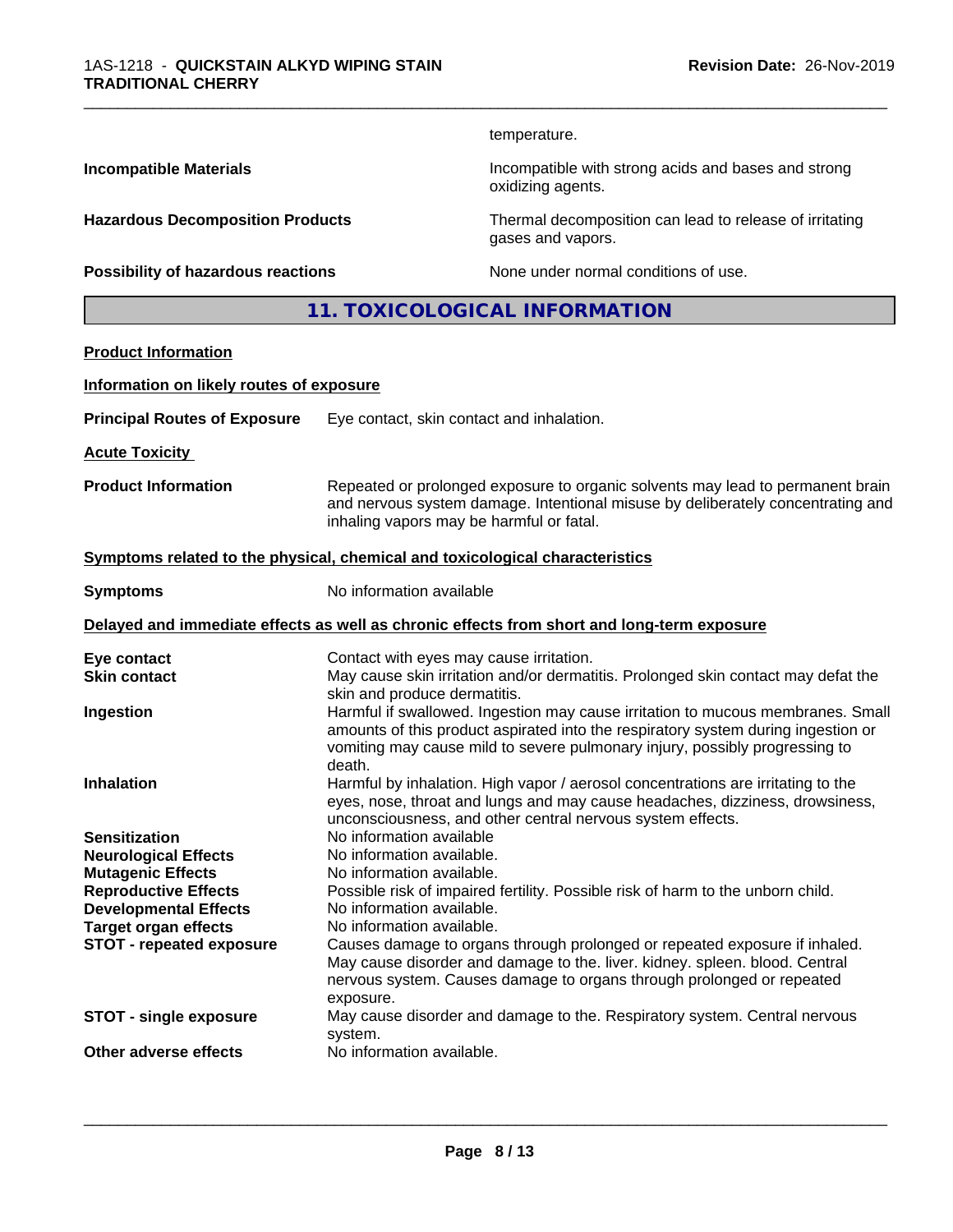**Aspiration Hazard** May be harmful if swallowed and enters airways. Small amounts of this product aspirated into the respiratory system during ingestion or vomiting may cause mild to severe pulmonary injury, possibly progressing to death.

\_\_\_\_\_\_\_\_\_\_\_\_\_\_\_\_\_\_\_\_\_\_\_\_\_\_\_\_\_\_\_\_\_\_\_\_\_\_\_\_\_\_\_\_\_\_\_\_\_\_\_\_\_\_\_\_\_\_\_\_\_\_\_\_\_\_\_\_\_\_\_\_\_\_\_\_\_\_\_\_\_\_\_\_\_\_\_\_\_\_\_\_\_

#### **Numerical measures of toxicity**

**The following values are calculated based on chapter 3.1 of the GHS document**

| ATEmix (oral)                        | 5963 mg/kg |
|--------------------------------------|------------|
| <b>ATEmix (dermal)</b>               | 4254 mg/kg |
| <b>ATEmix (inhalation-dust/mist)</b> | 31.7 ma/L  |
| <b>ATEmix (inhalation-vapor)</b>     | 66.6 mg/L  |

#### **Component Information**

| Chemical name                                                | Oral LD50                                                                    | Dermal LD50                 | <b>Inhalation LC50</b>                                        |
|--------------------------------------------------------------|------------------------------------------------------------------------------|-----------------------------|---------------------------------------------------------------|
| Hydrotreated light naphtha<br>64742-49-0                     | $> 5000$ mg/kg (Rat)                                                         | $>$ 3160 mg/kg (Rabbit)     | $= 73680$ ppm (Rat) 4 h                                       |
| Solvent naphtha (petroleum), heavy<br>aromatic<br>64742-94-5 | $> 5000$ mg/kg (Rat)                                                         | > 2 mL/kg (Rabbit)          | $> 590$ mg/m <sup>3</sup> (Rat) 4 h                           |
| Distillates, petroleum, hydrotreated<br>light<br>64742-47-8  | $\sqrt{5000}$ mg/kg (Rat)                                                    | $>$ 2000 mg/kg (Rabbit)     | $> 5.2$ mg/L (Rat) 4 h                                        |
| Acetone<br>67-64-1                                           | $= 5800$ mg/kg (Rat)                                                         |                             | $= 50100$ mg/m <sup>3</sup> (Rat) 8 h                         |
| Solvent naphtha, petroleum, light<br>aromatic<br>64742-95-6  | $= 8400$ mg/kg (Rat)                                                         | > 2000 mg/kg (Rabbit)       | $= 3400$ ppm (Rat) 4 h                                        |
| n-Butyl acetate<br>123-86-4                                  | $= 10768$ mg/kg (Rat)                                                        | > 17600 mg/kg (Rabbit)      |                                                               |
| 2-Butoxyethanol<br>111-76-2                                  | $= 1300$ mg/kg (Rat)                                                         | $>$ 2000 mg/kg (Rabbit)     | $> 4.9$ mg/L (Rat) 3H                                         |
| VM&P naphtha<br>64742-89-8                                   | $\sim$                                                                       | $=$ 3000 mg/kg (Rabbit)     | $\sim$                                                        |
| 1,2,4-Trimethylbenzene<br>$95 - 63 - 6$                      | $=$ 3280 mg/kg (Rat)                                                         | $>$ 3160 mg/kg (Rabbit)     | $= 18$ g/m <sup>3</sup> (Rat) 4 h                             |
| Xylene<br>1330-20-7                                          | $=$ 3500 mg/kg (Rat)                                                         | $> 4350$ mg/kg (Rabbit)     | $= 29.08$ mg/L (Rat) 4 h                                      |
| Naphthalene<br>$91 - 20 - 3$                                 | $= 1110$ mg/kg (Rat) = 490 mg/kg ( $= 1120$ mg/kg (Rabbit) > 20 g/kg<br>Rat) | Rabbit)                     | $>$ 340 mg/m <sup>3</sup> (Rat) 1 h                           |
| Ethanol<br>64-17-5                                           | $= 7060$ mg/kg (Rat)                                                         |                             | $= 124.7$ mg/L (Rat) 4 h                                      |
| Ethyl benzene<br>$100 - 41 - 4$                              | $= 3500$ mg/kg (Rat)                                                         | $= 15400$ mg/kg (Rabbit)    | $= 17.2$ mg/L (Rat) 4 h                                       |
| Octane<br>111-65-9                                           |                                                                              |                             | $= 118$ g/m <sup>3</sup> (Rat) 4 h = 25260 ppm<br>(Rat) 4 h   |
| Heptane<br>142-82-5                                          |                                                                              | $=$ 3000 mg/kg (Rabbit)     | $= 103$ g/m <sup>3</sup> (Rat) 4 h                            |
| Cumene<br>98-82-8                                            | $= 1400$ mg/kg (Rat)                                                         | $= 12300 \mu L/kg$ (Rabbit) | $> 3577$ ppm (Rat) 6 h = 39000<br>mg/m <sup>3</sup> (Rat) 4 h |
| Carbon black<br>1333-86-4                                    | > 15400 mg/kg (Rat)                                                          | > 3 g/kg (Rabbit)           |                                                               |

## **Carcinogenicity**

*The information below indicateswhether each agency has listed any ingredient as a carcinogen:.*

| <b>Chemical name</b> | <b>IARC</b>          | <b>NTP</b>           | OSHA   |  |
|----------------------|----------------------|----------------------|--------|--|
|                      | 2B<br>Possible Human | Reasonably           | Listed |  |
| Naphthalene          | Carcinogen           | Human<br>Anticipated |        |  |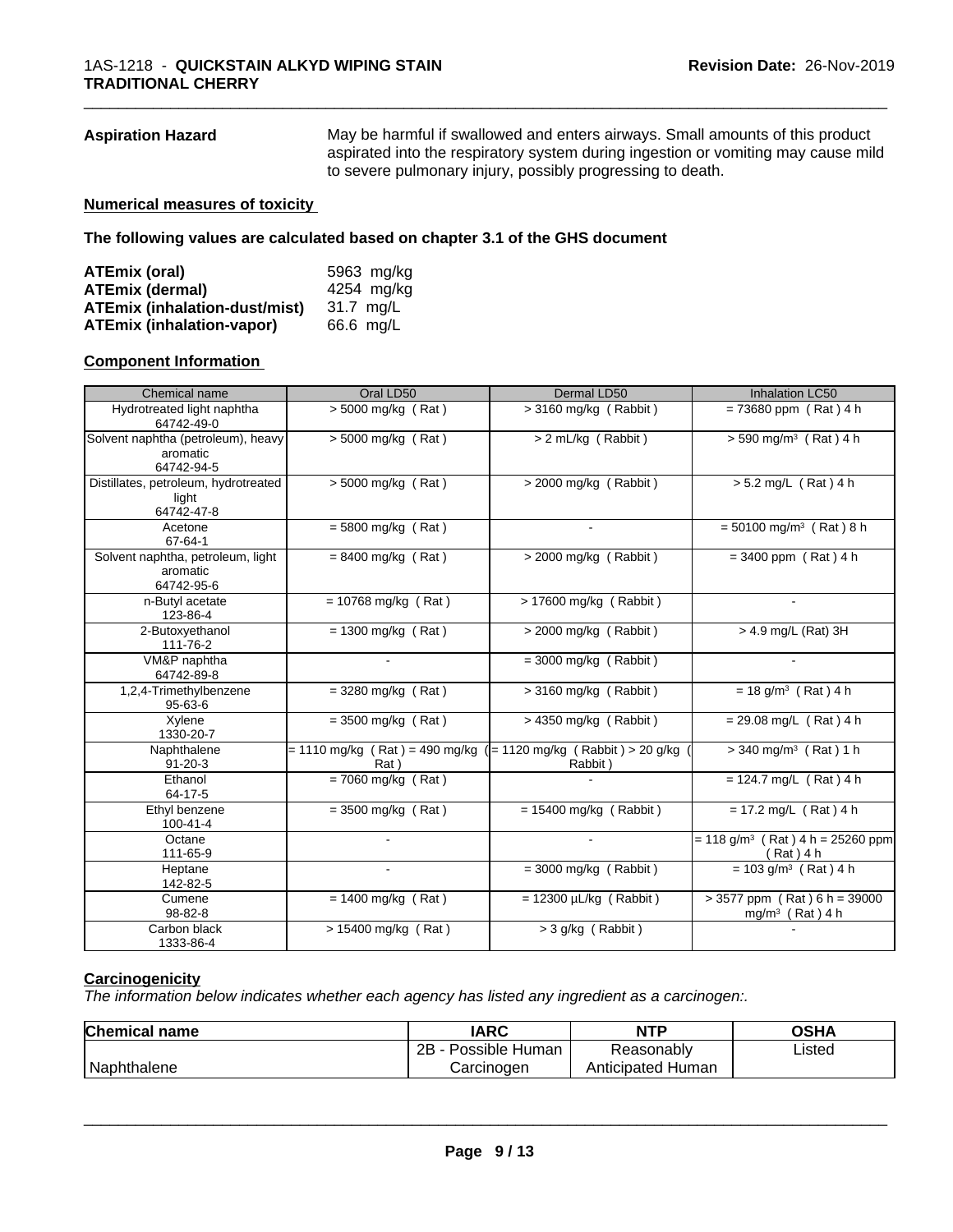|               |                     | Carcinogen        |        |
|---------------|---------------------|-------------------|--------|
|               | 2B - Possible Human |                   | Listed |
| Ethyl benzene | Carcinogen          |                   |        |
|               | 2B - Possible Human | Reasonably        | Listed |
| Cumene        | Carcinogen          | Anticipated Human |        |
|               |                     | Carcinogen        |        |
|               | 2B - Possible Human |                   | ∟isted |
| Carbon black  | Carcinogen          |                   |        |

\_\_\_\_\_\_\_\_\_\_\_\_\_\_\_\_\_\_\_\_\_\_\_\_\_\_\_\_\_\_\_\_\_\_\_\_\_\_\_\_\_\_\_\_\_\_\_\_\_\_\_\_\_\_\_\_\_\_\_\_\_\_\_\_\_\_\_\_\_\_\_\_\_\_\_\_\_\_\_\_\_\_\_\_\_\_\_\_\_\_\_\_\_

#### **Legend**

IARC - International Agency for Research on Cancer NTP - National Toxicity Program OSHA - Occupational Safety & Health Administration

**12. ECOLOGICAL INFORMATION**

# **Ecotoxicity Effects**

The environmental impact of this product has not been fully investigated.

# **Product Information**

## **Acute Toxicity to Fish**

No information available

#### **Acute Toxicity to Aquatic Invertebrates**

No information available

#### **Acute Toxicity to Aquatic Plants**

No information available

#### **Persistence / Degradability**

No information available.

#### **Bioaccumulation**

There is no data for this product.

#### **Mobility in Environmental Media**

No information available.

#### **Ozone**

Not applicable

#### **Component Information**

#### **Acute Toxicity to Fish**

Acetone LC50: 8300 (Bluegill - 96 hr.) mg/L n-Butyl acetate LC50: 18 mg/L (Fathead Minnow - 96 hr.) 2-Butoxyethanol \_\_\_\_\_\_\_\_\_\_\_\_\_\_\_\_\_\_\_\_\_\_\_\_\_\_\_\_\_\_\_\_\_\_\_\_\_\_\_\_\_\_\_\_\_\_\_\_\_\_\_\_\_\_\_\_\_\_\_\_\_\_\_\_\_\_\_\_\_\_\_\_\_\_\_\_\_\_\_\_\_\_\_\_\_\_\_\_\_\_\_\_\_ LC50: 1490 mg/L (Bluegill sunfish - 96 hr.)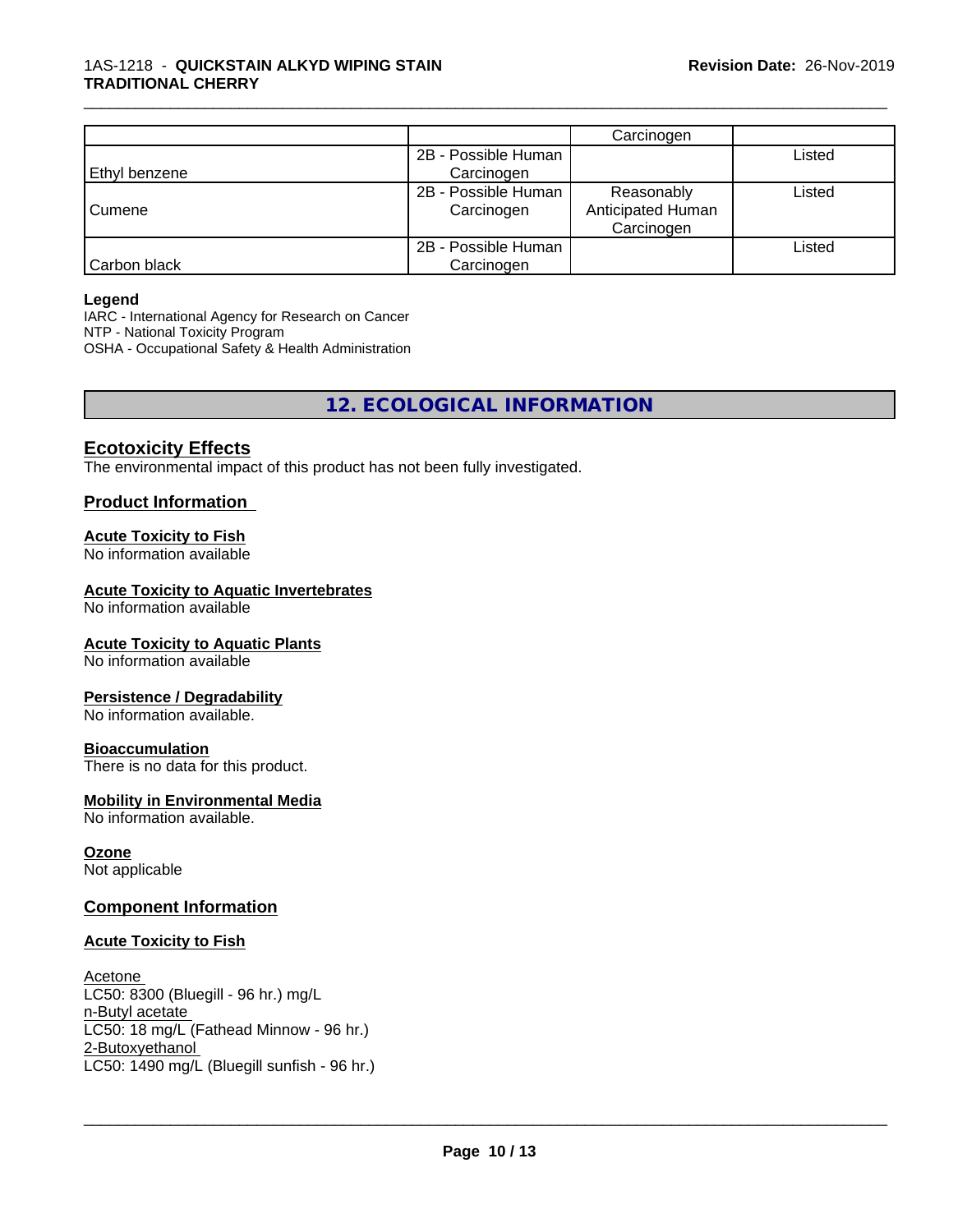Xylene LC50: 13.5 mg/L (Rainbow Trout - 96 hr.) Ethyl benzene LC50: 12.1 mg/L (Fathead Minnow - 96 hr.)

#### **Acute Toxicity to Aquatic Invertebrates**

Acetone EC50: 12600 mg/L (Daphnia magna - 48 hr.) n-Butyl acetate EC50: 72.8 mg/L (Daphnia magna - 48 hr.) Ethyl benzene EC50: 1.8 mg/L (Daphnia magna - 48 hr.)

#### **Acute Toxicity to Aquatic Plants**

n-Butyl acetate EC50: 674.7 mg/L (Green algae (Scenedesmus subspicatus), 72 hrs.) Ethyl benzene EC50: 4.6 mg/L (Green algae (Scenedesmus subspicatus), 72 hrs.)

# **13. DISPOSAL CONSIDERATIONS**

\_\_\_\_\_\_\_\_\_\_\_\_\_\_\_\_\_\_\_\_\_\_\_\_\_\_\_\_\_\_\_\_\_\_\_\_\_\_\_\_\_\_\_\_\_\_\_\_\_\_\_\_\_\_\_\_\_\_\_\_\_\_\_\_\_\_\_\_\_\_\_\_\_\_\_\_\_\_\_\_\_\_\_\_\_\_\_\_\_\_\_\_\_

| <b>Waste Disposal Method</b>   | Dispose of in accordance with federal, state, and local regulations. Local<br>requirements may vary, consult your sanitation department or state-designated<br>environmental protection agency for more disposal options. |  |
|--------------------------------|---------------------------------------------------------------------------------------------------------------------------------------------------------------------------------------------------------------------------|--|
| <b>Empty Container Warning</b> | Emptied containers may retain product residue. Follow label warnings even after<br>container is emptied. Residual vapors may explode on ignition.                                                                         |  |
|                                | 11 TO ANCOODT INITODIAATIONI                                                                                                                                                                                              |  |

**14. TRANSPORT INFORMATION**

| <b>DOT</b><br><b>Proper Shipping Name</b><br><b>Hazard class</b><br>UN-No.<br><b>Packing Group</b><br><b>Description</b> | <b>PAINT</b><br>3<br>UN1263<br>UN1263, PAINT, 3, II |
|--------------------------------------------------------------------------------------------------------------------------|-----------------------------------------------------|
| <b>ICAO/IATA</b>                                                                                                         | Contact the preparer for further information.       |
| <b>IMDG / IMO</b>                                                                                                        | Contact the preparer for further information.       |
|                                                                                                                          | 15 DECHLATODY INFODIAATION                          |

**15. REGULATORY INFORMATION**

# **International Inventories**

| <b>TSCA: United States</b> | Yes - All components are listed or exempt. |
|----------------------------|--------------------------------------------|
| <b>DSL: Canada</b>         | No - Not all of the components are listed. |
|                            | One or more component is listed on NDSL.   |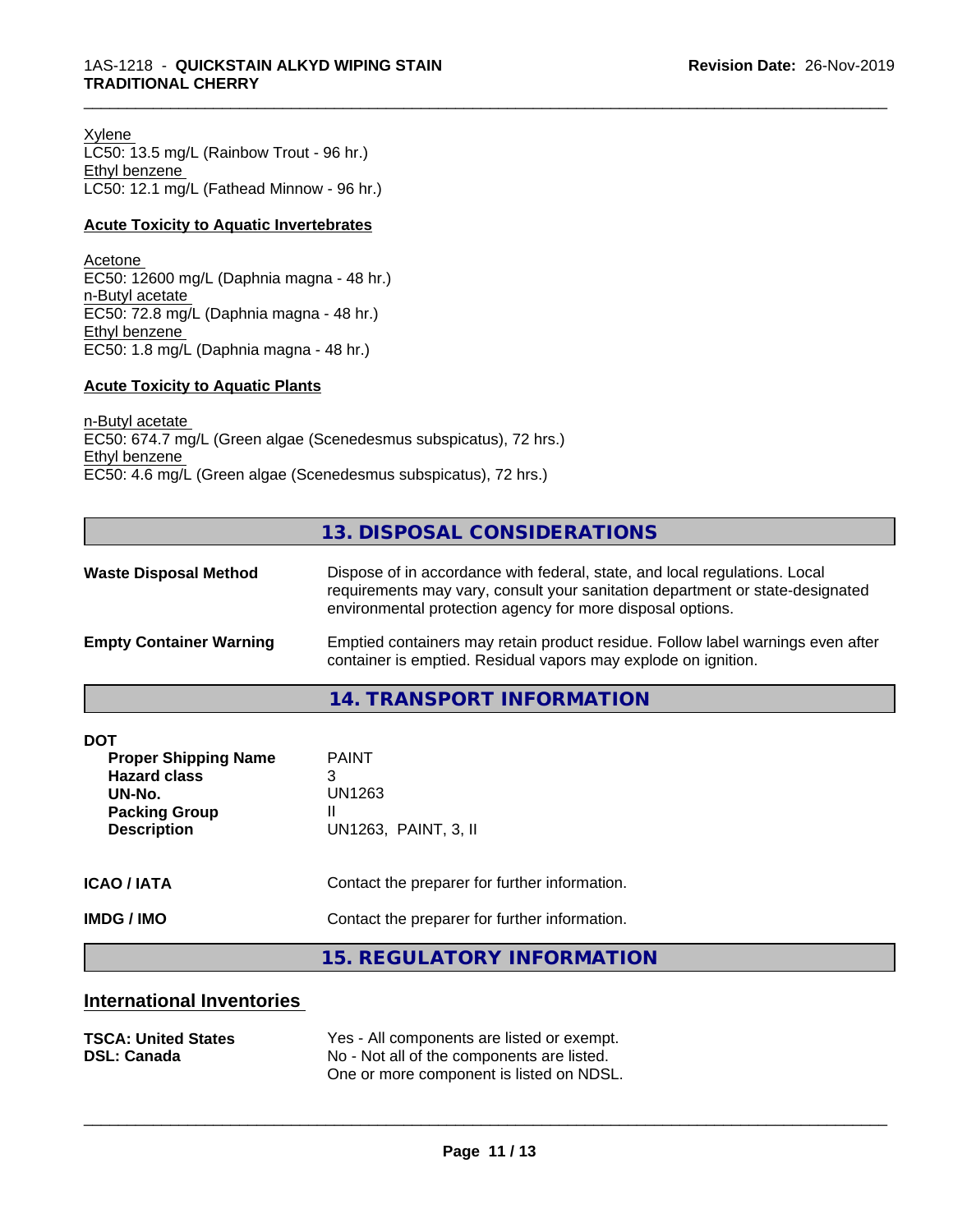# **Federal Regulations**

| SARA 311/312 hazardous categorization |  |
|---------------------------------------|--|
|                                       |  |

| Acute health hazard               | Yes |
|-----------------------------------|-----|
| Chronic Health Hazard             | Yes |
| Fire hazard                       | Yes |
| Sudden release of pressure hazard | Nο  |
| Reactive Hazard                   | N٥  |

#### **SARA 313**

Section 313 of Title III of the Superfund Amendments and Reauthorization Act of 1986 (SARA). This product contains a chemical or chemicals which are subject to the reporting requirements of the Act and Title 40 of the Code of Federal Regulations, Part 372:

\_\_\_\_\_\_\_\_\_\_\_\_\_\_\_\_\_\_\_\_\_\_\_\_\_\_\_\_\_\_\_\_\_\_\_\_\_\_\_\_\_\_\_\_\_\_\_\_\_\_\_\_\_\_\_\_\_\_\_\_\_\_\_\_\_\_\_\_\_\_\_\_\_\_\_\_\_\_\_\_\_\_\_\_\_\_\_\_\_\_\_\_\_

| CAS No.        | Weight-%    | <b>CERCLA/SARA 313</b><br>(de minimis concentration) |
|----------------|-------------|------------------------------------------------------|
| 111-76-2       | $1 - 5$     |                                                      |
| 95-63-6        | $1 - 5$     | 1.0                                                  |
| 1330-20-7      | $1 - 5$     | 1.0                                                  |
| $91 - 20 - 3$  | $0.5 - 1$   | 0.1                                                  |
| $100 - 41 - 4$ | $0.1 - 0.5$ | 0.1                                                  |
|                |             |                                                      |

#### **Clean Air Act,Section 112 Hazardous Air Pollutants (HAPs) (see 40 CFR 61)**

This product contains the following HAPs:

| <b>Chemical name</b> | CAS No.       | Weight-%    | <b>Hazardous Air Pollutant</b><br>(HAP) |
|----------------------|---------------|-------------|-----------------------------------------|
| 2-Butoxyethanol      | 111-76-2      | $1 - 5$     | Listed                                  |
| Xvlene               | 1330-20-7     | $1 - 5$     | Listed                                  |
| Naphthalene          | $91 - 20 - 3$ | $0.5 - 1$   | Listed                                  |
| Ethyl benzene        | 100-41-4      | $0.1 - 0.5$ | Listed                                  |
| Cumene               | $98 - 82 - 8$ | $0.1 - 0.5$ | Listed                                  |

# **US State Regulations**

# **California Proposition 65**



#### **State Right-to-Know**

| <b>Chemical name</b>   | <b>Massachusetts</b> | <b>New Jersey</b> | Pennsylvania |
|------------------------|----------------------|-------------------|--------------|
| Linseed oil            |                      |                   |              |
| Acetone                |                      |                   |              |
| n-Butyl acetate        |                      |                   |              |
| 2-Butoxyethanol        |                      |                   |              |
| 1,2,4-Trimethylbenzene |                      |                   |              |
| Stoddard solvent       |                      |                   |              |
| Xvlene                 |                      |                   |              |
| Ethanol                |                      |                   |              |